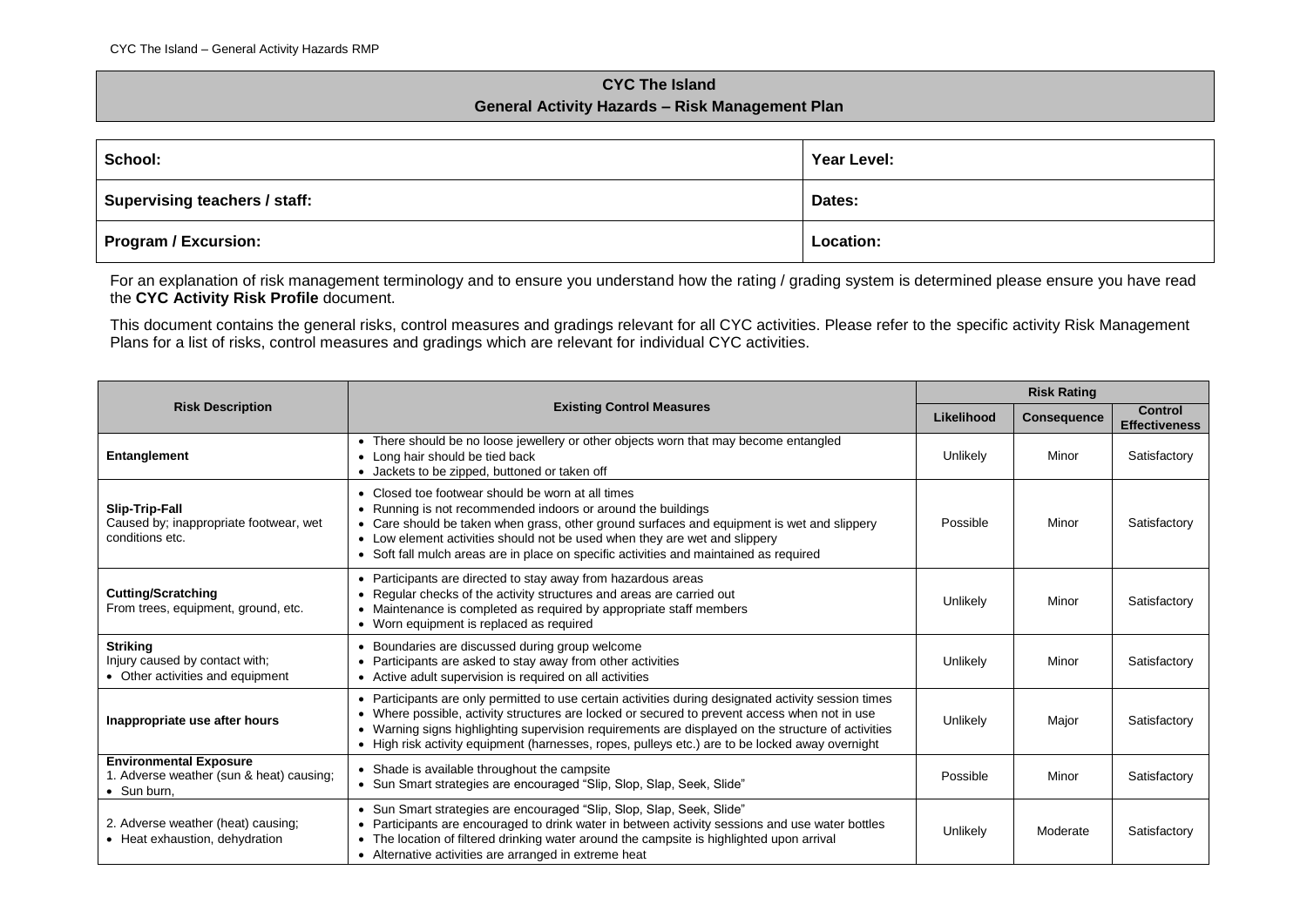| 3. Adverse weather (rain, cold and severe<br>winds) causing;<br>• Hypothermia etc.                                                                                                                           | • Participants to wear suitable protective clothing for the expected conditions<br>• Relevant internet sites should be checked for current and future forecasts and weather patterns<br>• Activity to be modified/cancelled at the discretion of the leader or alternative activity arranged                                                                                                                                                                                                                                                                                                             | Rare     | Moderate     | Satisfactory |
|--------------------------------------------------------------------------------------------------------------------------------------------------------------------------------------------------------------|----------------------------------------------------------------------------------------------------------------------------------------------------------------------------------------------------------------------------------------------------------------------------------------------------------------------------------------------------------------------------------------------------------------------------------------------------------------------------------------------------------------------------------------------------------------------------------------------------------|----------|--------------|--------------|
| 4. Adverse weather (lightning) causing;<br>• Electrocution                                                                                                                                                   | • Relevant internet sites should be checked for current and future forecasts and weather patterns<br>• Activity must be abandoned at the first sign of an approaching lightning storm<br>• Alternative activities may be arranged in conjunction with the program host and the group leader                                                                                                                                                                                                                                                                                                              |          | Catastrophic | Satisfactory |
| <b>Environmental Hazards</b><br>Injury or allergic reaction caused by<br>contact with;<br>1. Dangerous organisms such as; wasps,<br>bees, snakes etc.                                                        | • Regular checks and maintenance of the activity areas are carried out<br>• Activity is not to be undertaken until appropriate hazards have been dealt with<br>Suitable medication and first aid is readily accessible (user group must provide First Aid)<br>• Suitable communication is available<br>• Possible allergic reactions are identified from participants medical forms                                                                                                                                                                                                                      | Unlikely | Major        | Satisfactory |
| Injury caused by contact with;<br>2. Natural features such as; Rocks, dead<br>branches, vegetation, etc.                                                                                                     | • Participants are directed to stay away from hazardous areas<br>• Regular checks of the activity areas are carried out<br>• Maintenance is completed as required by appropriate staff members<br>• Participants are warned about overhanging branches or vegetation                                                                                                                                                                                                                                                                                                                                     | Possible | Minor        | Satisfactory |
| Injury caused by;<br>3. Severe weather conditions such as<br>high winds, flood, bushfire,                                                                                                                    | • Local prevailing conditions will be considered (severe wind warning, flood alert, bushfire alert<br>etc.) and further consultation with the school and/or land / fire management authorities will be<br>sought if required to determine the course of action. The course of action may include;<br>evacuation, changing location or modifying / cancellation of the activity.                                                                                                                                                                                                                          | Rare     | Catastrophic | Satisfactory |
| People - Participant behaviour<br>Injury caused by;<br>• Inability or decision not to follow<br>directions<br>• Inability or decision not to co-operate                                                      | • Expected behaviours for the camp and activities are outlined by teachers and/or site staff<br>• User group leader to notify site staff of participants with behavioural problems that may affect the<br>activity usage<br>• Outline possible outcomes of inappropriate behaviour. This may include removing the individual<br>from the activity or cancelling the entire session. Vigilant supervision is required                                                                                                                                                                                     | Possible | Moderate     | Satisfactory |
| People - Participant ability<br>Injury caused by inability to cope with the<br>activity due to;<br>• Fear/anxiety<br>• Complacency/over confidence<br>• Physical ability<br>• Pre-existing medical condition | • User group leader to notify site staff of participants with a disability, pre-existing medical<br>condition or other issue that may affect the activity usage<br>• Encourage a supportive team environment<br>• Consider participant age, ability, maturity and experience when briefing the activity<br>• Provide tasks and activities that are appropriate to the age and ability of the participants<br>• Allow participants to have another attempt at a later stage (if applicable)<br>• Modify activity to suit ability if possible<br>• Suitable medication and first aid is readily accessible | Possible | Minor        | Satisfactory |
| People - Participant ability<br>Unable to cope with the activity due to;<br>• Fear/anxiety<br>• Complacency/over confidence<br>• Physical ability                                                            | • User group leader to notify site staff of participants with a behavioural problem or disability that<br>may affect the activity usage<br>• Encourage a supportive team environment<br>• Consider participant age, ability, maturity and experience when briefing the activity<br>• Provide tasks and activities that are appropriate to the age and ability of the participants<br>• Allow participants to have another attempt at a later stage - if applicable<br>• Modify activity to suit ability if possible                                                                                      | Possible | Minor        | Satisfactory |
| People - Camp Instructor<br>Unsafe practices including;<br>1. Poor supervision by site instructors                                                                                                           | • All instructors are trained and signed off as competent by appropriately experienced and/or<br>qualified staff before taking on the full responsibility of activity instruction<br>• Instructors must follow activity Standard Operating Procedures at all times (SOP's relate to<br>appropriate ratios, activity setup, briefings, operation and pack up of activity)<br>• Instructors are only to undertake tasks that are in line with their level of training<br>• Instructors are periodically re-assessed / observed to ensure continued competency                                              | Unlikely | Major        | Satisfactory |
| 2. Poor training by site instructors when<br>user group leaders are supervising<br>activities                                                                                                                | • Qualified site staff are required to explain how to conduct activity sessions, including use of<br>equipment and the explanation of the safety procedures to the designated group leaders prior to<br>their first use<br>• Group leaders are provided with Activity Safety Guides to reinforce the training received<br>• Site staff inform the designated group leaders of any known hazards relating to the activity before<br>group commences activity                                                                                                                                              | Unlikely | Major        | Satisfactory |